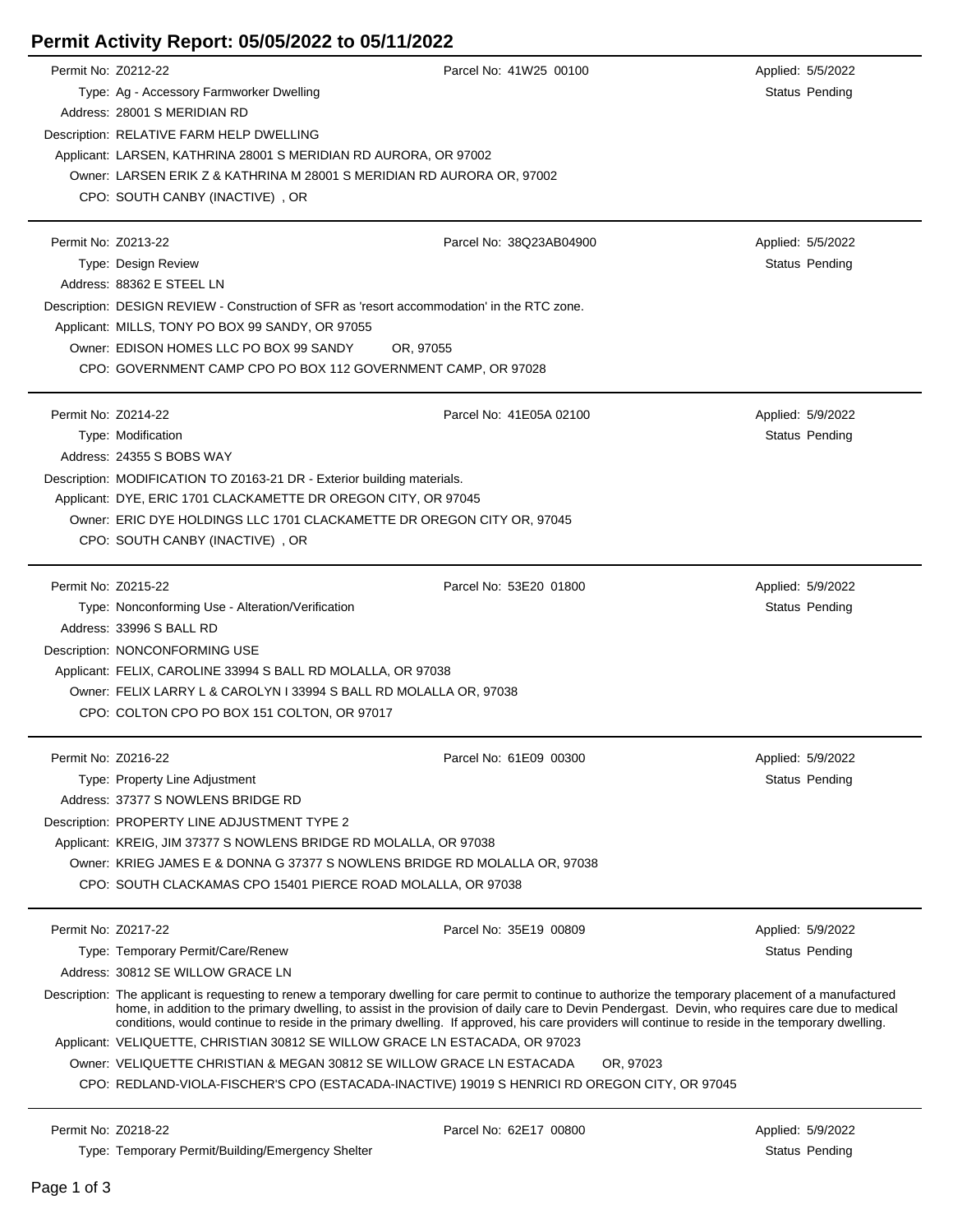## **Permit Activity Report: 05/05/2022 to 05/11/2022**

|                     | Address: 13488 S GROSHONG RD                                                                                              |                         |                    |  |  |  |
|---------------------|---------------------------------------------------------------------------------------------------------------------------|-------------------------|--------------------|--|--|--|
|                     | Description: TEMPORARY DWELLING WHILE BUILDING                                                                            |                         |                    |  |  |  |
|                     | Applicant: VANIEA, RUSSELL 13488 S GROSHONG RD MOLALLA, OR 97038                                                          |                         |                    |  |  |  |
|                     | Owner: HELLER STEVEN 1466 SW TAYLORS FERRY RD PORTLAND<br>OR, 97219                                                       |                         |                    |  |  |  |
| CPO:                |                                                                                                                           |                         |                    |  |  |  |
|                     |                                                                                                                           |                         |                    |  |  |  |
| Permit No: Z0219-22 |                                                                                                                           | Parcel No: 33E10 02104  | Applied: 5/9/2022  |  |  |  |
|                     | Type: Temporary Permit/Use Otherwise Prohibited                                                                           |                         | Status Pending     |  |  |  |
|                     | Address: 19283 S MATTOON RD                                                                                               |                         |                    |  |  |  |
|                     | Description: TEMPORARY USE OTHERWISE PROHIBITED                                                                           |                         |                    |  |  |  |
|                     | Applicant: CANFIELD, RICKY 19283 S MATTOON RD ESTACADA, OR 97023                                                          |                         |                    |  |  |  |
|                     | Owner: CANFIELD RICKY D TRUSTEE 19283 S MATTOON RD ESTACADA OR, 97023                                                     |                         |                    |  |  |  |
|                     | CPO: REDLAND-VIOLA-FISCHER'S CPO 19019 S HENRICI RD OREGON CITY, OR 97045                                                 |                         |                    |  |  |  |
| Permit No: Z0220-22 |                                                                                                                           | Parcel No: 14E30 02701  | Applied: 5/9/2022  |  |  |  |
|                     | Type: Property Line Adjustment                                                                                            |                         | Status Pending     |  |  |  |
|                     | Address: 9620 SE 282ND AVE                                                                                                |                         |                    |  |  |  |
|                     | Description: PROPERTY LINE ADJUSTMENT                                                                                     |                         |                    |  |  |  |
|                     | Applicant: BURKHOLDER, DALD PO BOX 305 CORBETT, OR 97019                                                                  |                         |                    |  |  |  |
|                     | Owner: RICHARDSON MICHAEL PO BOX 1149 BORING OR, 97009                                                                    |                         |                    |  |  |  |
|                     | CPO: BORING CPO PO BOX 363 BORING, OR 97009                                                                               |                         |                    |  |  |  |
|                     |                                                                                                                           |                         |                    |  |  |  |
| Permit No: Z0221-22 |                                                                                                                           | Parcel No: 12E30AB00400 | Applied: 5/10/2022 |  |  |  |
|                     | Type: Partition                                                                                                           |                         | Status Pending     |  |  |  |
|                     | Address: 8687 SE 57TH AVE                                                                                                 |                         |                    |  |  |  |
|                     | Description: PARTITION                                                                                                    |                         |                    |  |  |  |
|                     | Applicant: SCHUG, REUBEN 3624 SE REX ST PORTLAND, OR 97202                                                                |                         |                    |  |  |  |
|                     | Owner: SCHUG REUBEN PO BOX 82405 PORTLAND<br>OR, 97282                                                                    |                         |                    |  |  |  |
|                     | CPO: SOUTHGATE CPO,                                                                                                       |                         |                    |  |  |  |
|                     |                                                                                                                           |                         |                    |  |  |  |
| Permit No: Z0222-22 |                                                                                                                           | Parcel No: 21E07CB05800 | Applied: 5/10/2022 |  |  |  |
|                     | Type: Home Occupation                                                                                                     |                         | Status Pending     |  |  |  |
|                     | Address: 6205 SW CARMAN DR                                                                                                |                         |                    |  |  |  |
|                     | Description: HOME OCCUPATION RENEWAL - CLINIC UTALIZING 499 SQ FT OF CONVERTED GARAGE                                     |                         |                    |  |  |  |
|                     | Applicant: CELNIK, MARIA 6205 CARMAN DR LAKE OSWEGO, OR 97035<br>Owner: CELNIK BOZENA MARIA 6205 SW CARMAN DR LAKE OSWEGO | OR, 97035               |                    |  |  |  |
|                     | CPO: LAKE FOREST CPO (INACTIVE), OR                                                                                       |                         |                    |  |  |  |
|                     |                                                                                                                           |                         |                    |  |  |  |
| Permit No: Z0223-22 |                                                                                                                           | Parcel No: 24E07 01800  | Applied: 5/10/2022 |  |  |  |
|                     | Type: Ag - Replacement Dwelling - EFU District                                                                            |                         | Status Pending     |  |  |  |
|                     | Address: 15525 SE 287TH AVE                                                                                               |                         |                    |  |  |  |
|                     | Description: Replace existing manufactured home with new manufacture home                                                 |                         |                    |  |  |  |
|                     | Applicant: ELWELL, GREG 30590 SE KELSO RD BORING, OR 97009                                                                |                         |                    |  |  |  |
|                     | Owner: EARLY MORNING LLC 230 MARY AVE GREENDALE                                                                           | IN, 47025               |                    |  |  |  |
|                     | CPO: BORING CPO PO BOX 363 BORING, OR 97009                                                                               |                         |                    |  |  |  |
|                     |                                                                                                                           |                         |                    |  |  |  |
|                     | Permit No: ZPAC0062-22                                                                                                    | Parcel No: 37E04AA02800 | Applied: 5/6/2022  |  |  |  |
|                     | Type: Design Review                                                                                                       |                         | Status Pending     |  |  |  |
|                     | Address: 69634 E HWY 26                                                                                                   |                         |                    |  |  |  |
|                     | Description: PRE APPLICATION FOR DESIGN REVIEW<br>Applicant: SKOWHEDE, BLANE 12020 SE IDLEMAN RD PORTLAND, OR 97086       |                         |                    |  |  |  |
|                     |                                                                                                                           |                         |                    |  |  |  |